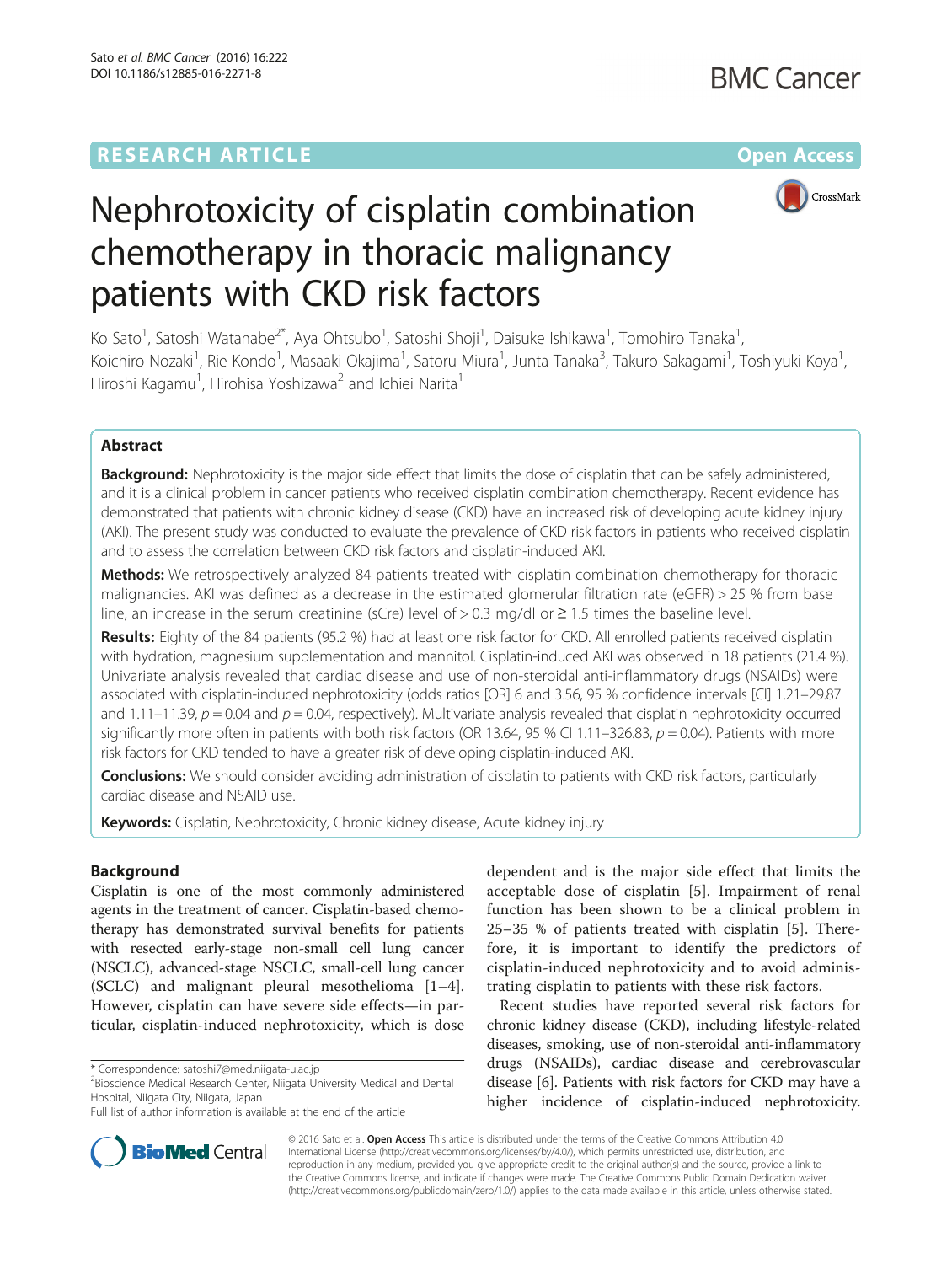Indeed, acute kidney injury (AKI) is more frequently observed in patients with CKD [\[7, 8](#page-5-0)]. Furthermore, recent studies have reported that patients with lung cancer have a higher incidence of comorbidities than do patients with other cancers [\[9](#page-5-0)]. The aims of this study were to evaluate the prevalence of CKD risk factors in thoracic malignancy patients who received cisplatin and to elucidate the correlation between nephrotoxicity due to cisplatin-based chemotherapy in patients with CKD risk factors.

#### Methods

#### Patients

We retrospectively analyzed the data of consecutive patients who received cisplatin combination chemotherapy for thoracic malignancies as the first-line chemotherapy in our hospital between January 2006 and December 2012. All patients provided written informed consent. The study was conducted in accordance with the Helsinki Declaration of the World Medical Association. The protocol was approved by the institutional review board of Niigata University.

#### Hydration and treatment methods

Patients received cisplatin combination chemotherapy every 3–4 weeks for 4–6 cycles. As a common antiemetic premedication, granisetron (3 mg) or palonosetron (0.75 mg) was combined with dexamethasone (9.9 mg) and dissolved in 100 ml of normal saline and infused to the patient, and oral aprepitant (125 mg on day1, 80 mg on days 2–3) was given before and after chemotherapy. Cisplatin was administered in 250 mL of normal saline solution over 2 h in combination with other chemotherapeutic agents and 3000–3850 ml of hydration. All patients received 40 mEq of magnesium sulfate and 300 ml of mannitol to prevent nephrotoxicity (Additional file [1](#page-5-0): Figure S1).

#### Nephrotoxicity evaluation

The estimated glomerular filtration rate (eGFR) (mL/min/  $1.73 \text{ m}^2$ ) was calculated using the equation of the Japanese Society of Nephrology: eGFR  $(mL/min/1.73 \text{ m}^2) = 194 \text{ x}$ serum creatinine  $(sCre)^{-1.094}$  × age<sup>-0.287</sup> (×0.739 if female) [[10](#page-5-0)]. We calculated and recorded the eGFR at four time points: before the administration of cisplatin combination chemotherapy, the minimum value during chemotherapy, 4 weeks after the last administration of cisplatin and the maximum value during the follow-up period (6 months after the last administration of cisplatin). AKI was defined as follows: a decrease in eGFR > 25 % of baseline, an increase in sCre level of > 0.3 mg/dl or  $\geq 1.5$  times the baseline level in reference to the RIFLE (risk, injury, failure, loss, and end stage) criteria and the Common Terminology Criteria for Adverse Events version 4.0 [\[11, 12\]](#page-5-0).

#### Risk factors

To identify the risk factors potentially associated with the occurrence of a cisplatin-induced nephrotoxicity, we examined the relationship between AKI incidence and the following 17 CKD risk factors: old age (≥70 years old), proteinuria, hematuria, dyslipidemia, diabetes mellitus, hypertension, hyperuricemia, obesity (body mass  $index \ge 25$ , smoking, NSAID use, cerebrovascular disease, cardiac disease, autoimmune disease, infectious disease, urinary-tract stone and a history of acute renal failure [[13\]](#page-5-0). We also assessed the following potential risk factors: hypoalbuminemia (serum albumin level < 3.5 g/dL), Eastern Cooperative Oncology Group performance status ( $PS \geq 1$ ), the number of CKD risk factors, sex, Charlson Comorbidity Index (CCI) score, and combined anticancer drugs [\[14](#page-5-0)–[16\]](#page-5-0).

#### Statistical analysis

The differences in the categorical variables between patients with and those without AKI were determined using the chi-squire test or Fisher's exact test, as appropriate. Two-sided  $P < 0.05$  was considered statistically significant. To identify the variables significantly associated with AKI, multivariate logistic regression analysis was performed. All statistical analyses were performed using the JMP 9.0.2 statistical software (SAS Institute, Cary, NC, USA).

#### Results

#### Patient characteristics

A total of 84 patients who were treated with cisplatin combination chemotherapy for thoracic malignancies were included in this study. The patient characteristics are listed in Table [1](#page-2-0). There were 19 (22.6 %) female patients and the median age of all the patients was 61 years old (range, 33–75 years). Seventy-nine (94 %) patients had a PS 0–1, 52 (61.9 %) had NSCLC and 19 (22.6 %) had SCLC. The median cisplatin dosage was 80 mg/m<sup>2</sup>/day, and the median number of cycles was 4 (range, 1–6). The patients received various cisplatin combination drugs, including vinorelbine in 26 (31 %), etoposide in 14 (16.7 %), docetaxel in 12 (14.3 %), pemetrexed in 11 (13.1 %), gemcitabine in 4 (4.8 %), S-1 in 4 (4.8 %), irinotecan in 2 (2.4 %), and others in 11 (13.1 %). The median CCI was 6 (range, 2–10).

#### Incidence and outcome of AKI

Cisplatin-induced AKI was observed in 18 (21.4 %) of the 84 enrolled patients (Additional file [2:](#page-5-0) Table S1). In the AKI group and in the no AKI group, the median eGFR before administration of cisplatin was 79.2 (range, 59.2–101) and 82.4 (range, 60–113) mL/min/  $1.73 \text{ m}^2$ , respectively. Two patients had mild renal dysfunction before cisplatin administration (eGFR, 59.2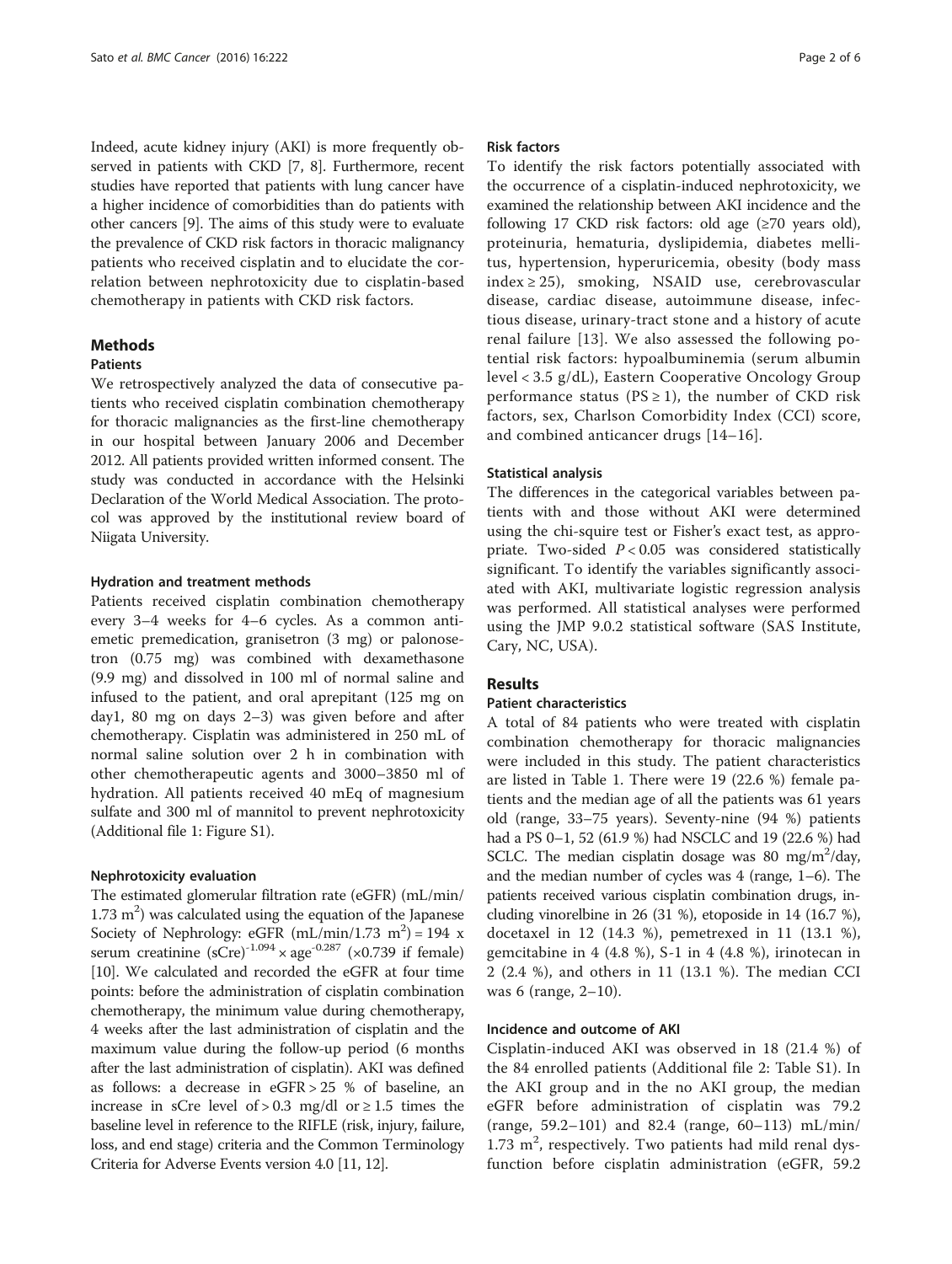<span id="page-2-0"></span>**Table 1** Base line characteristics of all study patients  $(n = 84)$ 

| Parameter                                    |                   |
|----------------------------------------------|-------------------|
| Gender                                       |                   |
| Male                                         | 65 (77.3 %)       |
| Female                                       | 19 (22.6 %)       |
| Age (y)                                      |                   |
| Median (Range)                               | $61(33 - 75)$     |
| Performance status                           |                   |
| 0/1/2                                        | 41/38/0           |
| 3/4/unknown                                  | 1/0/4             |
| Histology                                    |                   |
| Small cell carcinoma                         | 19 (22.6 %)       |
| Adenocarcinoma                               | 37 (44 %)         |
| Large-cell carcinoma                         | $2(2.4\%)$        |
| Squamous cell carcinoma                      | 13 (15.5 %)       |
| Malignant pleural mesothelioma               | 6(7.1%            |
| Thymic malignancy                            | $2(2.4\%)$        |
| Others                                       | 5 (6 %)           |
| Cisplatin                                    |                   |
| Median dose (mg/m <sup>2</sup> /day) (range) | $80(40-80)$       |
| Median cycle (range)                         | $4(1-6)$          |
| Anticancer drugs                             |                   |
| Vinorelbine                                  | 26 (31 %)         |
| Etoposide                                    | 14 (16.7 %)       |
| Docetaxel                                    | 12 (14.3 %)       |
| Pemetrexed                                   | 11 (13.1 %)       |
| Gemcitabine                                  | 4 (4.8 %)         |
| $S-1$                                        | $4(4.8\%)$        |
| Irinotecan                                   | $2(2.4\%)$        |
| Others                                       | 11 (13.1 %)       |
| Serum creatinine (mg/dl)                     |                   |
| Median (range)                               | $0.72(0.50-0.99)$ |
| eGFR (mL/min/1.73 m <sup>2</sup> )           |                   |
| Median (range)                               | 81.1 (59.2–113.0) |
| Charlson Comorbidity Index                   |                   |
| Median (range)                               | $6(2-10)$         |

and 59.6 mL/min/1.73  $m^2$ ). Additional file [2:](#page-5-0) Table S1 shows the number of patients with risk factors for CKD in the AKI group and the no AKI group. In both groups, the most frequent risk factor was smoking (77.8 % in the patients with AKI and 83.3 % in the patients without AKI). All 18 (100 %) of the patients with AKI and 61 (92.4 %) of the patients without AKI had at least one risk factor.

Figure [1](#page-3-0) shows the changes in eGFR in the 18 patients with AKI. During follow-up period (6 months after the last administration of cisplatin), the eGFR in 5 patients (27.8 %) recovered to baseline, the eGFR in 11 patients (61.1 %) recovered to between 75 % and baseline, and the eGFR in 2 patients (11.1 %) did not recover to 75 % of baseline.

#### Risk factors for developing AKI

In the univariate analysis, we identified cardiac disease (odds ratio [OR] 6, 95 % confidence interval [CI] 1.21– 29.87,  $p = 0.04$ ) and NSAID use (OR 3.56, 95 % CI 1.11–11.39,  $p = 0.04$ ) as significant predictors of AKI (Table [2\)](#page-4-0). The eGFR before treatment  $(p = 0.22)$ , and the other risk factors for CKD, such as  $PS \ge 1$  ( $p = 0.48$ ), hypoalbuminemia ( $p = 0.49$ ), female sex ( $p = 0.56$ ), CCI score ( $p = 0.78$ ), the type of anticancer drugs ( $p = 0.15-0.9$ ) and the number of treatment cycles ( $p = 0.74$ ) were not significantly associated with cisplatin-induced AKI. Next, we included cardiac disease and NSAID use in the logistic regression model with the addition of age and sex to assess the contribution of each risk factor to cisplatin-induced AKI. Although each of these factors was not a significant predictor of cisplatin-induced AKI, we found that cardiac disease and NSAID use had relatively higher odds ratios (OR 5, 95 % CI 0.89–30.4 and OR 3.45, 95 % CI 0.97– 12.12, respectively; Table [3\)](#page-4-0). Additionally, AKI occurred significantly more often in patients who presented both cardiac disease and NSAID use (OR 13.64, 95 % CI 1.11– 326.83,  $p = 0.04$ ). The multivariate analyses also revealed that the patients with more risk factors for CKD tended to have an increased risk of developing cisplatin-induced AKI.

#### **Discussion**

Cisplatin is one of the most active cytotoxic agents in treatment of thoracic malignancies. Cisplatin or carboplatin combination chemotherapy is recommended as the first-line chemotherapy for patients with lung cancer [[17](#page-5-0), [18](#page-5-0)]. Because cisplatin has more severe nonhematological toxicity than carboplatin does, particularly in terms of nephrotoxicity and gastrointestinal toxicity, cisplatin is more poorly tolerated than carboplatin. Although cisplatin-based chemotherapy has been reported to be superior to carboplatin-based chemotherapy in non-squamous NSCLC patients, the number of patients administered cisplatin-based chemotherapy was limited in clinical practice [[2](#page-5-0)]. Recent progress in antiemetic therapies has greatly reduced cisplatin-induced gastrointestinal toxicity. We and other investigators have reported that triple antiemetic therapy with a  $5-HT_3$  receptor antagonist, dexamethasone and aprepitant ameliorates cisplatin-induced nausea and vomiting [\[19](#page-5-0), [20](#page-5-0)]. However, cisplatin-induced nephrotoxicity remains an unsolved problem. Although previous studies have reported less toxic methods for administrating cisplatin, such as hydration with the supplementation of magnesium and mannitol, cisplatin-induced nephrotoxicity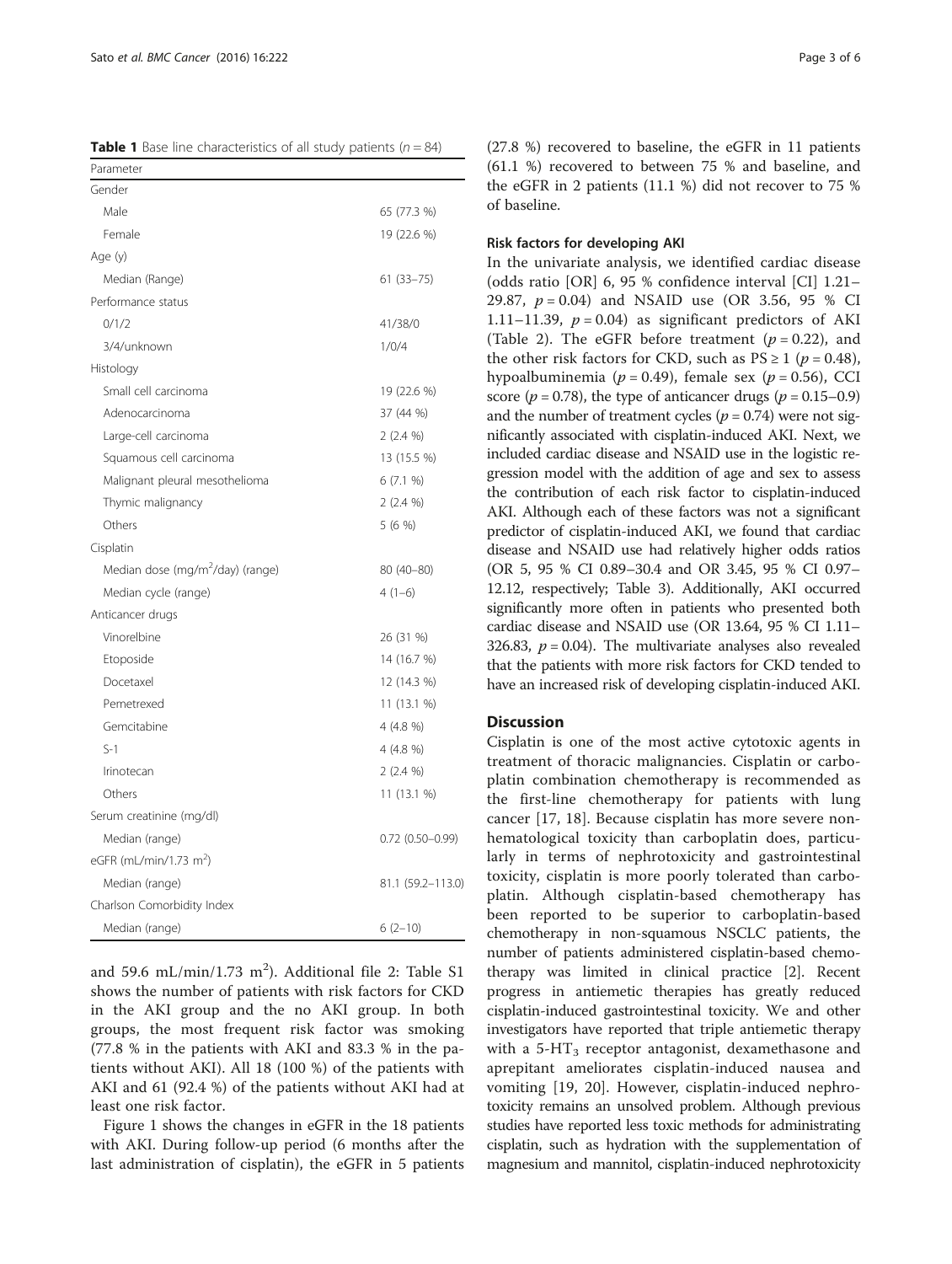<span id="page-3-0"></span>

still occurs in 6–14 % of patients [[21](#page-5-0), [22\]](#page-5-0). Compatible with these studies, the current study showed that the incidence of AKI was 21.4 % (18/84), despite the administration of hydration, magnesium supplementation and mannitol. We need to develop more effective strategies to prevent cisplatin-induced nephrotoxicity.

Previous studies demonstrated that old age, female sex, current smoking, hyperuricemia, hypoalbuminemia, diabetes mellitus, cardiovascular disease and NSAID use are risk factors for cisplatin-induced nephrotoxicity [[15, 21, 23](#page-5-0)]. Because recent evidence has demonstrated that CKD is a risk factor for AKI, we hypothesized that patients with risk factors for CKD would also be at risk for cisplatin-induced nephrotoxicity [\[7](#page-5-0)]. The present study showed that comorbidities, including CKD risk factors, were frequent in patients with thoracic malignancies (Additional file [2](#page-5-0): Table S1). Univariate analysis demonstrated that cardiac disease and NSAID use were statistically significant predictors of cisplatin-induced nephrotoxicity (Table [2](#page-4-0)). Although multivariate analysis revealed that no single factor was significantly associated with cisplatin-induced AKI, AKI did occur significantly more frequently in patients who had both cardiac disease and NSAID use (Table [3](#page-4-0)). The risk factors for cardiac disease, such as hypertension, diabetes mellitus, dyslipidemia and smoking, are also risk factors for CKD. These factors cause atherosclerosis in the renal arteries and induce chronic ischemic injury to the tubulointerstitium [[24](#page-5-0)]. Because tubular cells are the major target of cisplatin-induced nephrotoxicity, it is not surprising

that cardiac disease is associated with this complication [[25\]](#page-5-0). Nonselective cyclooxygenase (COX) inhibition by NSAIDs decreases prostaglandin synthesis and induces vasoconstriction and renal ischemia. Cisplatin has been suggested to induce injury in the renal vasculature and ischemic injury of the kidneys; thus these effects of NSAIDs may exacerbate cisplatin-induced nephrotoxicity [[25](#page-5-0)]. In this study, the non-selective COX inhibitor loxoprofen was prescribed to 13 of the 17 patients who had received NSAIDs (76.8 %). Use of selective COX 2 inhibitors may reduce the risk of cisplatin-induced nephrotoxicity. Furthermore, our study showed that an increased number of CKD risk factors may be related to a higher incidence of cisplatin-induced AKI (Tables [2](#page-4-0) and [3](#page-4-0)). Patients without CKD risk factors did not develop cisplatin-induced AKI. By contrast, patients with 5 or more CKD risk factors had relatively higher odds ratio (OR 4.55, 95 % CI 0.73– 28.65; Table [3](#page-4-0)). We also investigated whether CCI score, which is a method of classifying prognostic comorbidity, correlated with the incidence of cisplatin-induced AKI, but no association was found [[16](#page-5-0)].

In previous studies, cisplatin-induced nephrotoxicity has been assessed on the basis of the elevated sCre levels [[21, 26\]](#page-5-0). However, Launay-Vacher et al. analyzed data for 4684 cancer patients and found that elevated sCre levels were less sensitive than was decreased Cre clearance for detecting renal impairment [[27\]](#page-5-0). In that study, renal impairment was commonly found in cancer patients (57.4 %), and 53.4 % required dose reduction due to nephrotoxicity. The authors concluded that the use of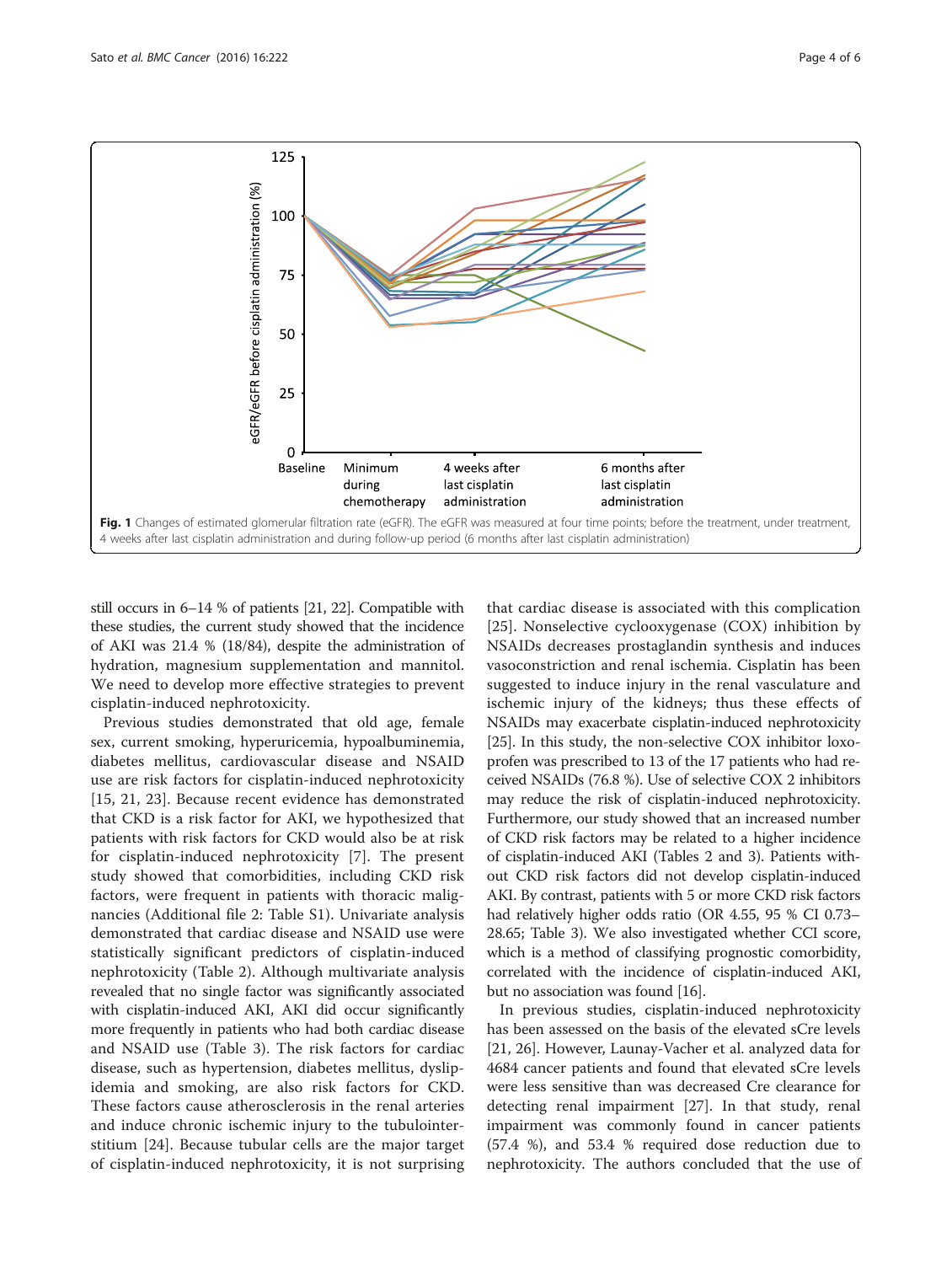| <b>TWHE 2</b> OTTRanace analysis by ChrisQuare test Of Tisher's exact test<br>Risk factor | Odds ratio               | 95 % C.I.      | $P$ -value               |
|-------------------------------------------------------------------------------------------|--------------------------|----------------|--------------------------|
| CKD risk factors                                                                          |                          |                |                          |
| Smoking                                                                                   | 0.7                      | $0.19 - 2.53$  | 0.59                     |
| Hypertension                                                                              | 2.3                      | $0.79 - 6.66$  | 0.12                     |
| Dyslipidemia                                                                              | 2.25                     | $0.70 - 7.20$  | 0.17                     |
| Use of NSAIDs                                                                             | 3.56                     | $1.11 - 11.39$ | 0.04                     |
| Obesity                                                                                   | 0.51                     | $0.10 - 2.50$  | 0.4                      |
| Diabetes mellitus                                                                         | 0.91                     | $0.17 - 4.70$  | 0.91                     |
| Hyperuricemia                                                                             | 1.05                     | $0.20 - 5.57$  | 0.95                     |
| Urinary tract stone                                                                       | $\overline{\phantom{0}}$ |                | 0.12                     |
| Age $\geq 70$                                                                             | 0.5                      | $0.06 - 4.31$  | 0.52                     |
| Cardiac disease                                                                           | 6                        | $1.21 - 29.87$ | 0.04                     |
| Hematuria                                                                                 |                          |                | 0.29                     |
| Cerebrovascular disease                                                                   |                          |                | 0.29                     |
| Autoimmune disease                                                                        | 4                        | $0.52 - 30.61$ | 0.15                     |
| Proteinuria                                                                               |                          |                | 0.6                      |
| Infectious disease                                                                        |                          |                | $\overline{\phantom{0}}$ |
| Past history of ARF                                                                       |                          |                | ä,                       |
| Pt. with CKD risk                                                                         |                          |                | 0.29                     |
| Pt. without CKD risk                                                                      |                          |                | 0.29                     |
| No. of CKD risk factors                                                                   |                          |                |                          |
| $\leq$ 2                                                                                  | $\mathbf{1}$             |                |                          |
| 3                                                                                         | 1.54                     | $0.39 - 5.96$  | 0.72                     |
| 4                                                                                         | 1.5                      | $0.34 - 6.7$   | 0.69                     |
| $\geq 5$                                                                                  | 5                        | $0.85 - 29.39$ | 0.09                     |
| Other risk factors                                                                        |                          |                |                          |
| $PS \geq 1$                                                                               | 0.68                     | $0.23 - 2.01$  | 0.48                     |
| Alb $<$ 3.5 g/dL                                                                          | 0.69                     | $0.24 - 1.97$  | 0.49                     |
| Female                                                                                    | 1.43                     | $0.44 - 4.69$  | 0.56                     |
| Anticancer drugs                                                                          |                          |                |                          |
| Vinorelbine                                                                               | 1                        | $0.35 - 3.25$  | 0.9                      |
| Etoposide                                                                                 | 2.44                     | $0.70 - 8.49$  | 0.15                     |
| Docetaxel                                                                                 | 0.7                      | $0.14 - 3.53$  | 0.66                     |
| Pemetrexed                                                                                | 0.33                     | $0.04 - 2.76$  | 0.29                     |
| Gemcitabine                                                                               | 3.94                     | $0.51 - 30.14$ | 0.16                     |
| $S-1$                                                                                     | 3.94                     | $0.51 - 30.14$ | 0.16                     |

<span id="page-4-0"></span>Table 2 Univariate analysis by chi-square test or Fisher's exact test

AKI acute kidney injury, CKD chronic kidney disease, NSAID non-steroidal anti-inflammatory drug, ARF acute renal failure, PS performance status, C.I. confidential interval

Bold P-values are significant at the 0.05 level

nephrotoxic drugs should be avoided in cancer patients at high risk for AKI. Thus, we included decreased eGFR (estimated using the equation developed by the Japanese Society of Nephrology) in our AKI criteria [[10](#page-5-0)]. The current study demonstrated that a decrease in the eGFR  $\geq$  25 % from the baseline level was detected in 22.4 % (18/84) of the patients, although

Table 3 Multivariate logistic regression analysis adjusted for age and sex

| Parameter                         | Odds ratio | 95 % C.I.       | $P$ -value |
|-----------------------------------|------------|-----------------|------------|
| Age                               | 1.01       | $0.95 - 1.08$   | 0.74       |
| Female                            | 1.99       | $0.52 - 7.11$   | 0.3        |
| Cardiac disease                   | 5          | $0.89 - 30.4$   | 0.07       |
| Use of NSAIDs                     | 3.45       | $0.97 - 12.12$  | 0.06       |
| Cardiac disease and use of NSAIDs | 13.64      | $1.11 - 326.83$ | 0.04       |
| No of CKD risk factors            |            |                 |            |
| >3                                | 2.11       | $0.69 - 6.79$   | 0.19       |
| $\geq 4$                          | 2.68       | $0.83 - 8.5$    | 0.1        |
| $\geq$ 5                          | 4.55       | $0.73 - 28.65$  | 0.1        |
|                                   |            |                 |            |

NSAID non-steroidal anti-inflammatory drug

Bold P-value is significant at the 0.05 level

only 9.5 % (8/84) exhibited elevated sCre levels of > 0.3 mg/dl or  $\geq$  1.5 times baseline. These data suggest that GFR should be included in assessment of cisplatin-induced nephrotoxicity. Cisplatin causes cell injury and death in the proximal and distal tubules. Although the long-term effects of cisplatin on renal function have not been fully elucidated, previous studies indicated that cisplatin treatment may lead to subclinical but permanent reductions in GFR [\[28\]](#page-5-0). By contrast, Moon et al. reported that the elevated sCre levels recovered in 80.5 % of patients after cisplatininduced AKI [[29](#page-5-0)]. In the present study, of the 18 patients who had cisplatin-induced AKI, the eGFR in 16 (88.9 %) recovered to more than 75 % of the baseline level during the follow-up period. Cisplatin combination chemotherapy has been recommended as the first-line chemotherapy for lung cancer patients [\[17, 18](#page-5-0)]. Patients who develop cisplatin-induced AKI may have a higher risk of nephrotoxicity with subsequent chemotherapies. Indeed, AKI is a well-defined risk factor for CKD, and patients who develop AKI have a several-fold increased risk of developing CKD [\[30\]](#page-5-0). Further investigation should be carried out to evaluate whether subsequent chemotherapies can be safely administered to patients who had experienced cisplatin AKI.

#### Conclusion

To our knowledge, this is the first study to assess the incidence of cisplatin-induced nephrotoxicity in patients with CKD risk factors. We identified cardiac disease and NSAID use as risk factors for cisplatin-induced nephrotoxicity. In addition, patients who had a higher number of CKD risk factors tended to have an increased risk of cisplatin-induced nephrotoxicity.

#### Availability of data and materials

The dataset supporting the conclusions of this article is included within the Additional file [3:](#page-5-0) Dataset S1.